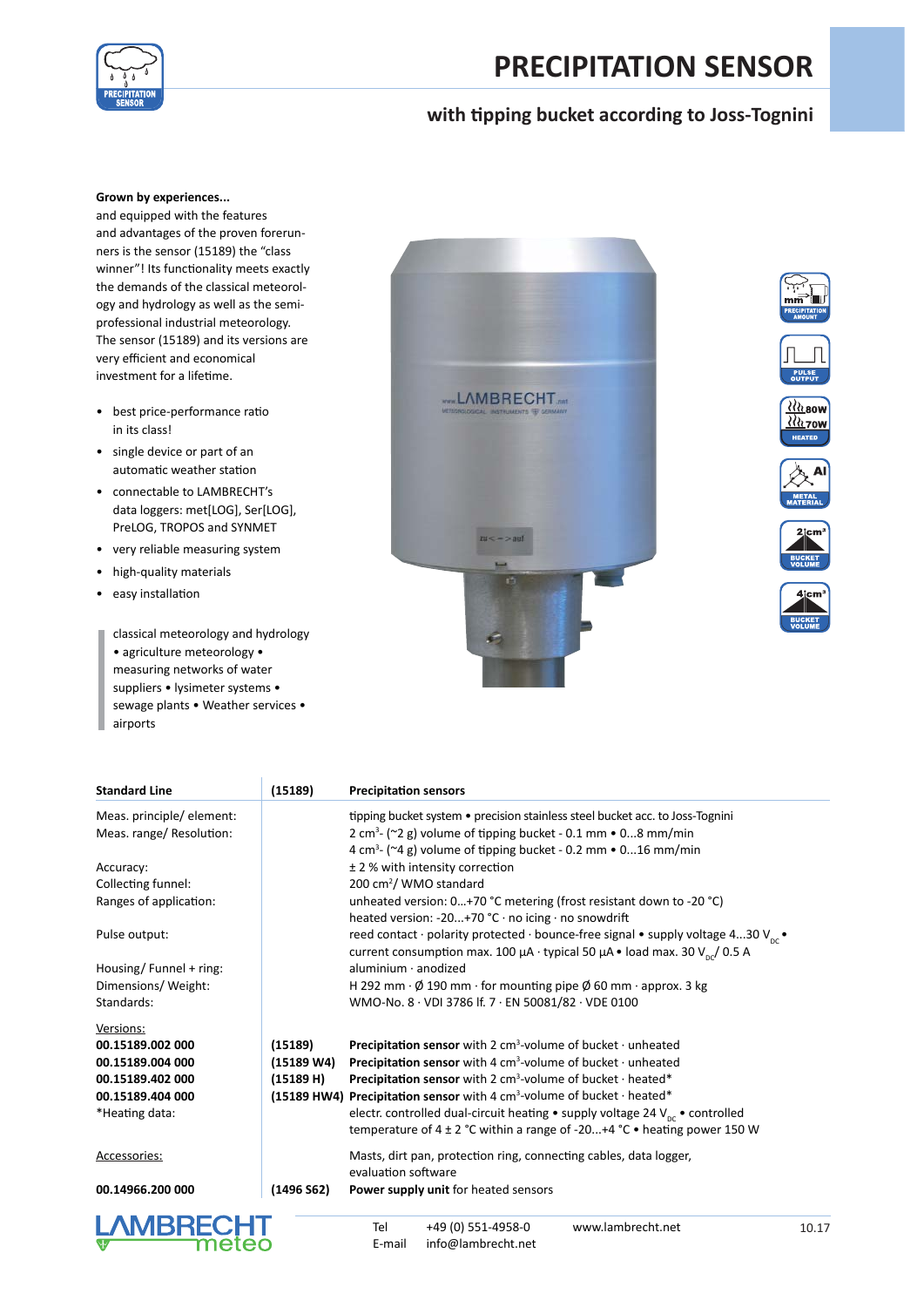

# **PRECIPITATION SENSOR**

## **with t pping bucket acc. to Joss-Tognini**

#### **Robustness meets design...**

The resistant and beautifully designed sensor has a linearised pulse output for high accuracy and easy connection to external data loggers. Its selectable analog output signal substantially simplifies the connection to PLC.

Winter-fit models and in general a long durability are guaranteed by weatherproof materials.

- selectable measuring ranges as well as absolute or gliding sum
- for the analogue output signals
- single device or part of an automatic weather station
- very reliable measuring system
- high-quality material
- easy installation
- connectable to Lambrecht's data loggers met[LOG], Ser[LOG], PreLOG, TROPOS and SYNMET

classical meteorology and hydrology • agriculture meteorology • measuring networks of water suppliers • lysimeter systems • sewage plants • Weather services • airports















#### **Standard Line (15189 analog) Precipitation Sensors**

Meas. principle/ element: tipping bucket system · precision stainless steel bucket acc. to Joss-Tognini Meas. range/ Resolution:

Accuracy:  $\pm 2\%$ Collecting funnel:<br>Ranges of application:

Housing/ Funnel + ring: aluminium • anodized Versions: **00.15189.002 050 (15189 analog) Precipitat on sensor** with 2 cm3 **00.15189.004 050 (15189 W4 analog) Precipitat on sensor** with 4 cm3 **00.15189.402 050 (15189 H analog) Precipitat on sensor** with 2 cm3 00.15189.404 050

Accessories:



unheated versions: 0...+70 °C metering (frost resistant down to -20 °C) heated versions: -20...+70 °C · no icing · no snowdrift Analog outputs: 0...20 mA = basic setting · 4...20 mA · 0...5/10 V - selectable current consump.  $\leq 40$  mA • supply voltage 18...30 VDC · max. load 600  $\Omega$ Pulse output:  $\parallel$  for linearised, bounce-free output signal  $\cdot$  At deactivated analog output: current consump. max. 100 µA · typical 50 µA · supply voltage 5...30 VDC · switch load max. 30 VDC/ max. 0.5 A - at pure ohm load Dimensions/ Weight: H 292 mm · Ø 190 mm · for mounting pipe Ø 60 mm · approx. 3 kg<br>Standards: WMO-No. 8 · VDI 3786 page 7 · EN 50081/82 · VDE 0100 WMO-No.  $8 \cdot$  VDI 3786 page 7  $\cdot$  EN 50081/82  $\cdot$  VDE 0100

| (15189 analog)      | <b>Precipitation sensor</b> with 2 $cm3$ -volume of bucket $\cdot$ unheated          |
|---------------------|--------------------------------------------------------------------------------------|
| (15189 W4 analog)   | <b>Precipitation sensor</b> with 4 $cm3$ -volume of bucket $\cdot$ unheated          |
| (15189 H analog)    | <b>Precipitation sensor</b> with 2 cm <sup>3</sup> -volume of bucket $\cdot$ heated* |
| (15189 H W4 analog) | <b>Precipitation sensor</b> with 4 cm <sup>3</sup> -volume of bucket $\cdot$ heated* |
|                     |                                                                                      |

\*Heating data: electr. controlled dual-circuit heating • controlled temperature of 4  $\pm$  2 °C within a range of -20...+4 °C • heating power 150 W • supply voltage 24 VDC

**00.14966.200 000 (1496 S62) Power supply unit** for heated sensors



Tel +49 (0) 551-4958-0 www.lambrecht.net<br>E-mail info@lambrecht.net  $info@lambrecht.net$